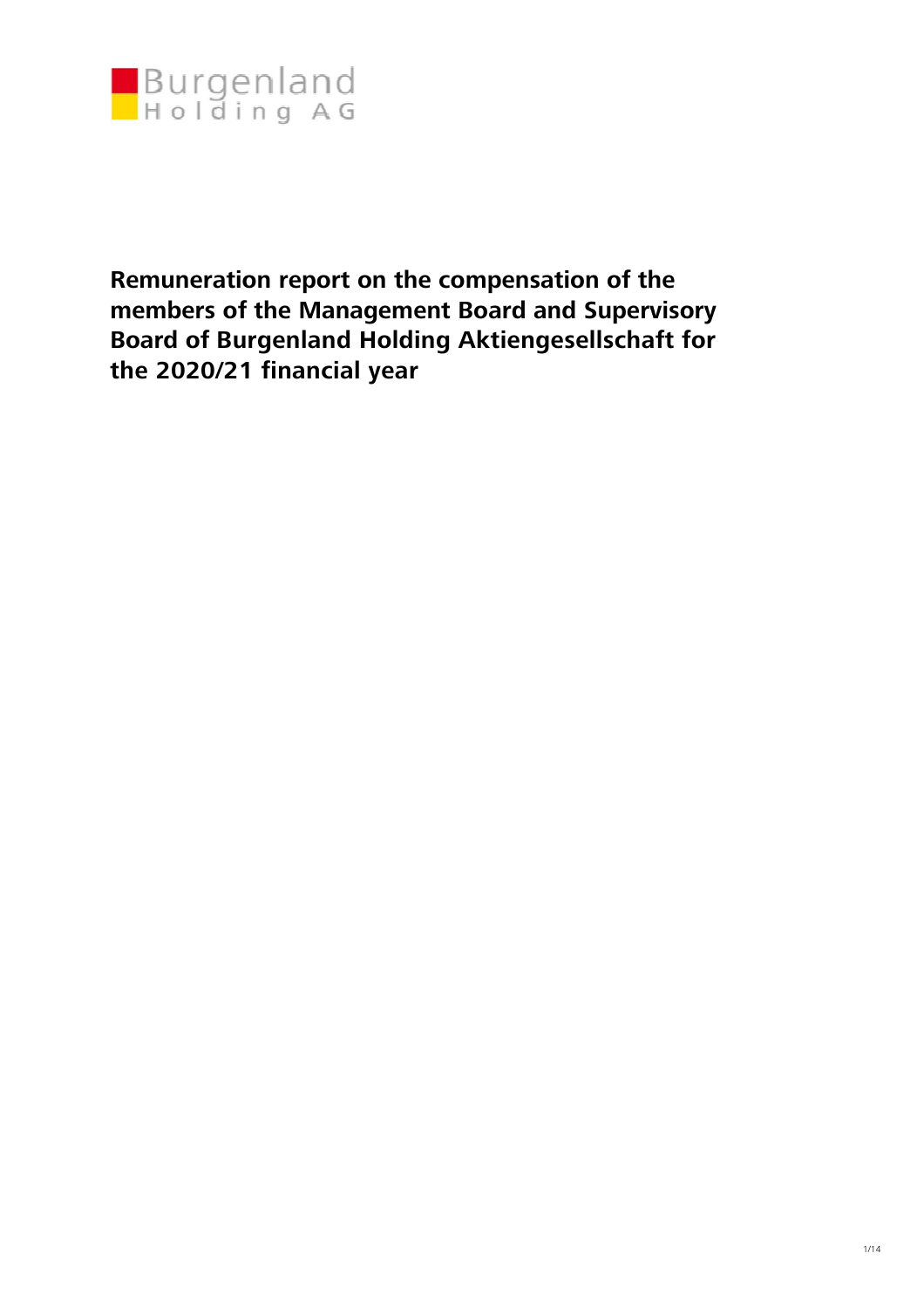

## **1 Introduction**

### **1.1 General information**

On 13 March 2020, the 31<sup>st</sup> Annual General Meeting of Burgenland Holding Aktiengesellschaft ("Burgenland Holding" or the "Company") approved the basic principles for the remuneration of the members of the Executive Board and Supervisory Board of Burgenland Holding (in total, the "Remuneration Policy").

The related resolution<sup>1</sup> was approved by 27 shareholders entitled to vote, including the core shareholder EVN AG (interest in share capital as of 30 September 2019: 73.63%), with 2,790,990 votes. The number of shares for which valid votes were cast reflects the total number of valid votes submitted and equalled 2,790,990; these votes represented 93.03% of share capital. All 27 of the shareholders in attendance voted to approve the resolution, i.e. the resolution was passed without any opposing votes or abstentions.

This Remuneration Report, which covers the compensation for the members of the Executive Board and Supervisory Board of Burgenland Holding ("Remuneration Report"), was prepared by the Company's Executive Board and Supervisory Board in accordance with § 78c of the Austrian Stock Corporation Act to provide a comprehensive overview of the remuneration paid or owed during the 2020/21 financial year to the members of the Executive Board and the members of the Supervisory Board based on the Remuneration Policy (§ 78a of the Austrian Stock Corporation Act and § 98a of the Austrian Stock Corporation Act), including any and all benefits, in whatever form.

This Remuneration Report implements the requirements defined by § 78c and § 98a of the Austrian Stock Corporation Act for the preparation of Remuneration Reports for the members of the Executive Board and Supervisory Board of Burgenland Holding as a listed company. It is also based on Opinion 37 of the Austrian Financial Reporting and Auditing Committee ("AFRAC-Stellungnahme").

In accordance with § 78d para 1 of the Austrian Stock Corporation Act, the Remuneration Report must be presented to the Annual General Meeting for voting. This voting process represents a recommendation, and the next Remuneration Report must include information as to how the results of voting at the last Annual General Meeting were taken into account.

## **1.2 Business development during the past financial year**

# 1.2.1 Burgenland Holding Aktiengesellschaft

The 2020/21 business year was once again marked by challenges in connection with the Covid-19 pandemic. In addition, the transformation of the energy system as desired by society is leading to major

l <sup>1</sup> Disclosures pursuant to § 128 para. 1 nos. 1 to 4 of the Austrian Stock Corporation Act.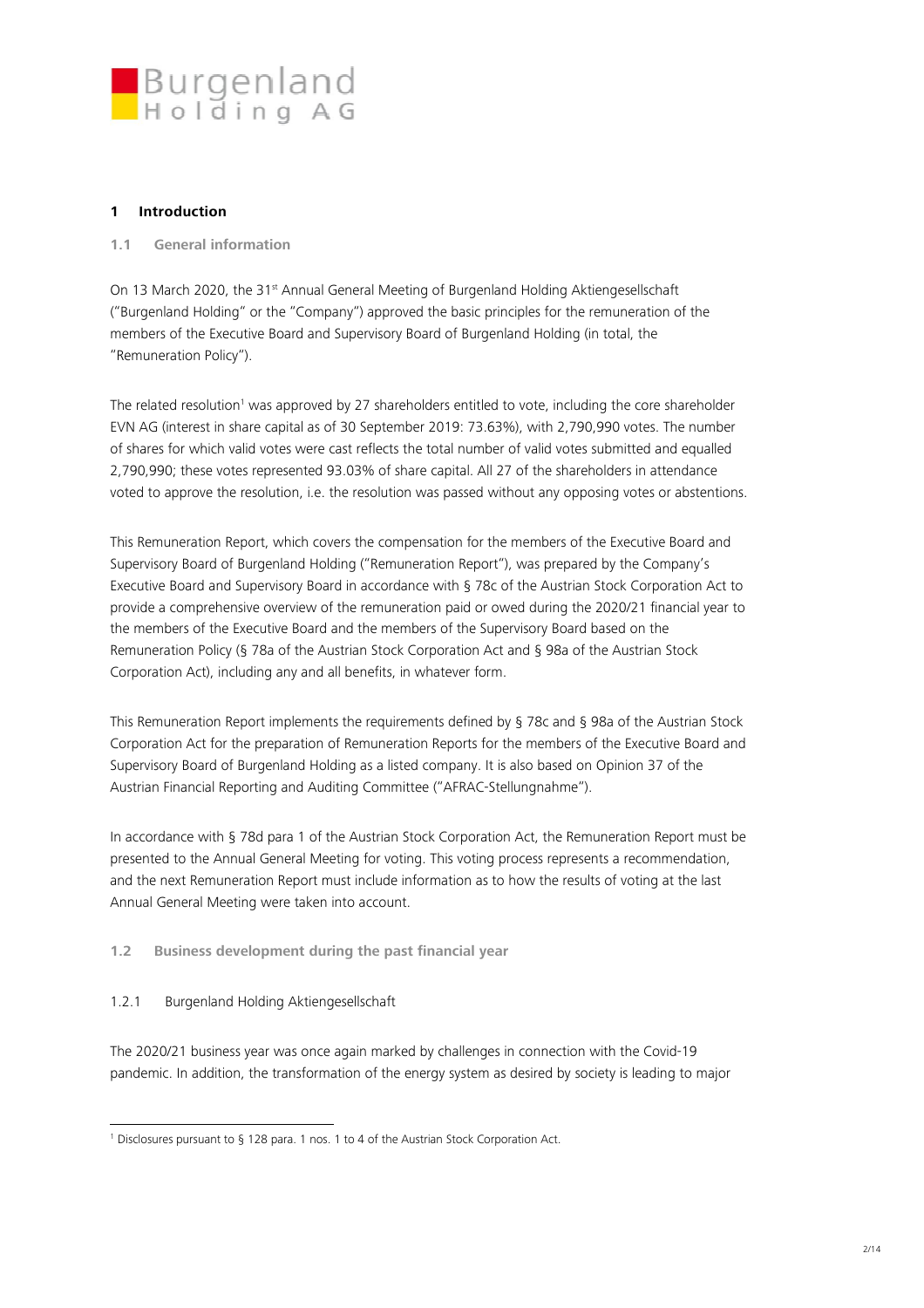changes in the surrounding framework of energy industry and energy policy. In Austria, Parliament passed the new Act on the Expansion of Renewable Energy in July 2021.

In spite of these turbulent times in the energy sector, Burgenland Holding can again look back on a successful business year 2020/21. At EUR 10.4m, the profit for the year as of 30 September 2021, was slightly higher than last year).

The performance of Burgenland Holding is determined to a major extent by the dividend of the associated company Energie Burgenland AG. Overall, Burgenland Holding received investment income of EUR 10.6m in the 2020/21 business year (2019/20: EUR 10.5m). In addition to the dividend from Energie Burgenland AG for the 2020/21 business year in the amount of EUR 10.3m (previous year: EUR 10.3m), a dividend was received from Wiener Börse AG for the 2020 business year amounting to EUR 0.3m (previous year: EUR 0.2m).

Burgenland Holding has no employees.

The sound balance sheet structure of Burgenland Holding remained essentially unchanged in the 2020/21 business year compared to the previous year. The balance sheet total of EUR 80.7m was unchanged from last year, with the equity ratio as of the balance sheet date of 30 September 2021 amounting to 99.99%.

For the 2020/21 business year, Energie Burgenland AG is expected to show the usual profit adjusted by last year's positive one-off effects. Burgenland Holding Aktiengesellschaft expects investment income in the 2021/22 business year to remain basically unchanged from the reporting year.

| <b>Burgenland Holding Aktiengesellschaft</b> |             | 2020/21 | 2019/20 | 2018/19 |
|----------------------------------------------|-------------|---------|---------|---------|
| Balance sheet total                          | <b>EURm</b> | 80.7    | 80.7    | 80.1    |
| Equity                                       | <b>EURm</b> | 80.7    | 80.7    | 80.1    |
| Investment income                            | <b>EURm</b> | 10.6    | 10.5    | 10.0    |
| Net profit for the period                    | <b>FURm</b> | 10.4    | 10.3    | 9.8     |

| Burgenland Holding Aktiengesellschaft - key figures | <b>EURm</b> | 2020/21 | 2019/20 | Change<br>$\mathsf{in} \%$ |
|-----------------------------------------------------|-------------|---------|---------|----------------------------|
| Pre-tax profit                                      |             | 10.3    | 10.3    |                            |
| Investment income                                   |             | 10.6    | 10.5    | 0.1                        |
| Net profit for the year                             |             | 10.4    | 10.3    | 0.1                        |
| Balance sheet total                                 |             | 80.7    | 80.7    |                            |
| Non-current assets                                  |             | 71.3    | 71.3    |                            |
| Current assets and prepayments and accrued income   |             | 9.4     | 9.4     |                            |
| Equity                                              |             | 80.7    | 80.7    |                            |
| Debt capital                                        |             | 0.0     | 0.0     |                            |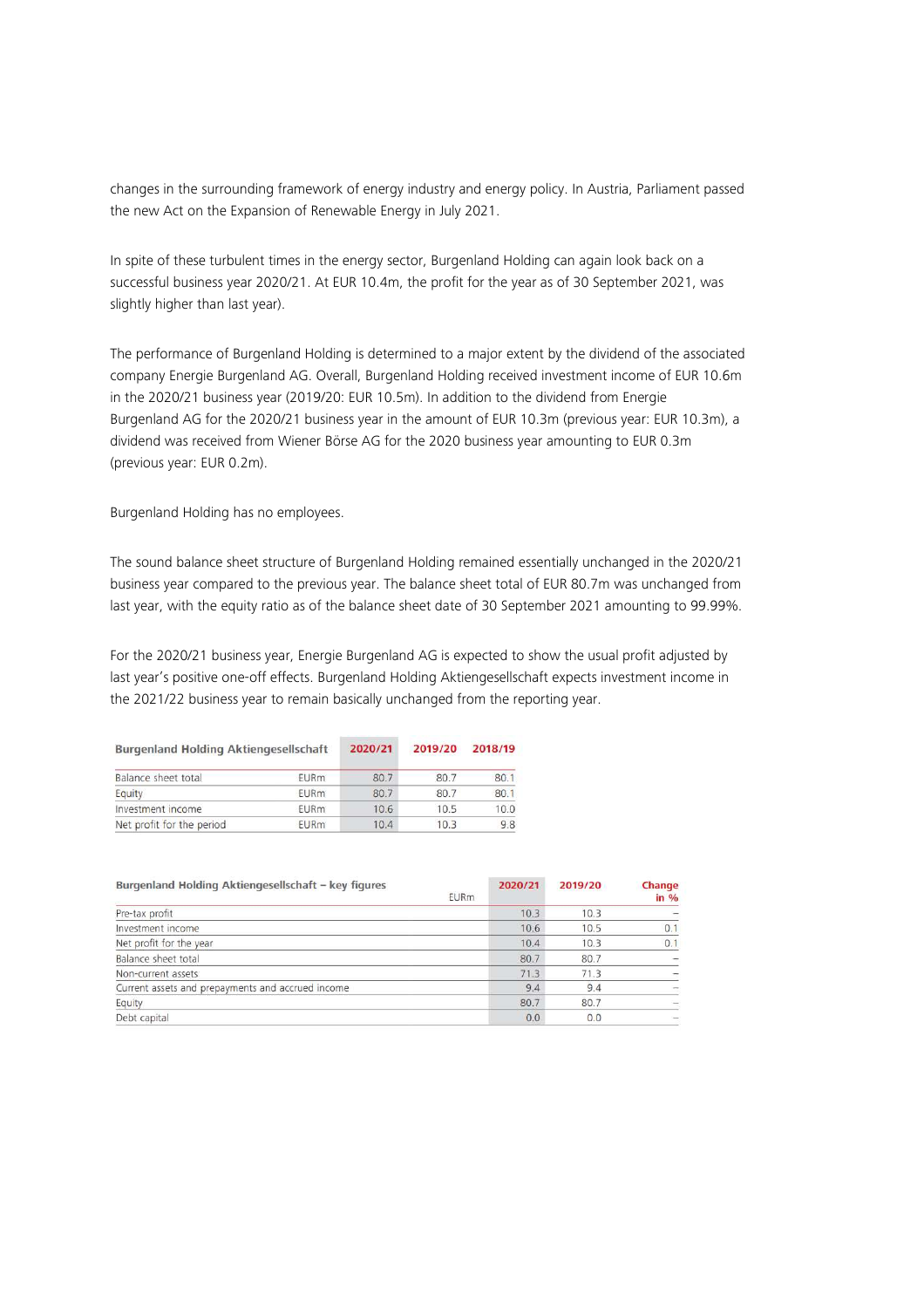#### Indicators on the income situation

|                                            | TEUR                                                                                                            | 2020/21    | 2019/20     | Change<br>nominal | Change<br>in % |
|--------------------------------------------|-----------------------------------------------------------------------------------------------------------------|------------|-------------|-------------------|----------------|
| Earnings before interest<br>and tax (EBIT) | Pre-tax profit $+$<br>interest and similar expenses<br>pursuant to §231 (2) fig. 15 Austrian<br>Commercial Code | 10.317<br> | 10.255<br>. |                   | 0.6<br>---     |

The business activities of Burgenland Holding Aktiengesellschaft consist in holding and managing investments. Burgenland Holding Aktiengesellschaft did not generate any revenues in the 2020/21 business year.

|                        |                               | 2020/21 | 2019/20 | Change<br>in %-points |
|------------------------|-------------------------------|---------|---------|-----------------------|
| Return on assets       |                               |         |         |                       |
| Return on equity       | Pre-tax profit/Average equity | 12.8%   | 12.7%   |                       |
| Return on total assets | EBIT/Average total capital    | 128%    | 12.7%   |                       |

#### Indicators on asset and financial situations

|                 | TEUR                                                                                                                          | 2020/21 | 2019/20 | Change<br>nominal | Change<br>in % |
|-----------------|-------------------------------------------------------------------------------------------------------------------------------|---------|---------|-------------------|----------------|
| Working capital | Current assets<br>- Current assets held as reserves<br>$=$ Current assets<br>- Short-term debt capital<br>$=$ Working capital | 9,365   | 9.330   | 35                | 0.4            |
| Equity ratio    | Equity/Total capital                                                                                                          | 99.99%  | 99.98%  | 0.01              |                |

Burgenland Holding Aktiengesellschaft does not show any liabilities vis-à-vis financial institutions either as of the balance sheet date of 30 September 2021, or last year's reporting date. As a result of the higher profit for this year compared to last year, the working capital is higher than last year. Like last year, net gearing (net debt/shareholders' equity) amounts to 0.0%.

| Cash flow statement<br>TEUR             | 2020/21   | 2019/20  | Change<br>nominal | Change<br>$in$ % |
|-----------------------------------------|-----------|----------|-------------------|------------------|
| Net cash flow from operating activites  | 10.426    | 9.702    | 724               | 7.5              |
| Net cash flow from investing activities |           |          |                   |                  |
| Net cash flow from financing activites  | $-10.350$ | $-9.750$ | $-600$            | 6.2              |
| Net change in cash and cash equivalents |           | $-48$    | $-124$            | 258.3            |

Composition of cash and cash equivalents: cash at banks, cash and cash equivalents Group cash pooling

The net profit for the year of EUR 10.4m (previous year: EUR 10.3m) yielded an operating cash flow of EUR 10.4m (previous year: EUR 9.7m). The main determinants of the net profit for the year were the distributions of dividends of the associated companies.

|             | 2020/21             | 2019/20 | 2018/19 |
|-------------|---------------------|---------|---------|
| Shares      | 20                  | 31      | 13      |
| <b>EURm</b> | 0.45                | 0.64    | 0.37    |
| <b>EUR</b>  | 101.00              | 90.00   | 85.00   |
| <b>EUR</b>  | 76.00               | 74.00   | 62.00   |
| <b>EUR</b>  | 99.00               | 78.00   | 76.00   |
| <b>EURm</b> | 297                 | 234     | 228     |
| %           | 0.22                | 0.28    | 0.20    |
| <b>EUR</b>  | $3.45$ <sup>1</sup> | 3.45    | 3.25    |
|             |                     |         |         |

1) Proposal to the Annual General Meeting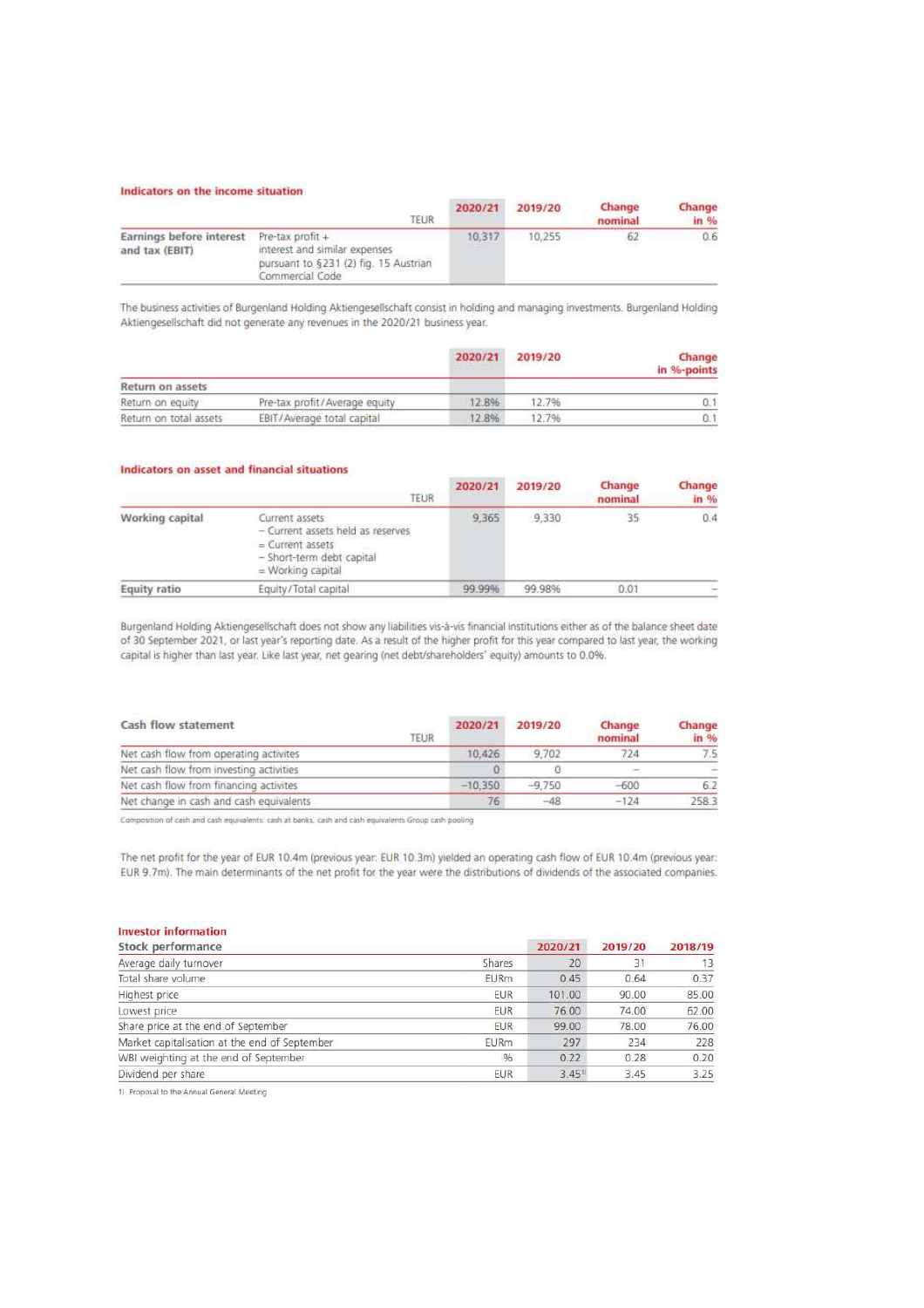## 1.2.2 Energie Burgenland Group

The following forecast by the Energie Burgenland Group lists the highlights for business development in the 2020/21 financial year:

- Takeover of the heating plant Piringsdorf
- − Awarded heat supply of Oberpullendorf hospital, allowing construction of new biomass heating plant on site. Commissioning is scheduled for the coming business year.
- − Transformer station Zurndorf: By commissioning the fourth grid connection transformer in the Zurndorf network node, the location is turning into one of the most powerful network nodes in Austria.
- − Smart-meter mass rollout completed in April 2021
- − New Executive Board from 1 January 2021, development of "Change" strategy
- − Presentation of "weiterdenker.at" platform (joint project with the Province of Burgenland)
- − Innovative product solutions ("SonnenAbo", "SonnenMax" or "SonnenMarie")
- − Design of a Green Finance framework in accordance with international standards
- − Energy partnership ÖBB
- − Civic participation Andau

The generation of ecological energy remains one focus of Energie Burgenland Group. Thus, 184 wind energy plants and a total capacity of 454 MW produced around 935 GWh of ecological electricity in the 2020/21 business year. In the 2020/21 business year, electricity sales by Energie Burgenland Vertrieb GmbH & Co KG dropped to 1,118 GWh, a decrease of 7.2% compared to the volume in the corresponding period of the previous year. Grid sales rose to 1,866 GWh, 5.7% more than in the 2019/20 business year. Gas sales will be 1,174 GWh, thus around 11.4% above last year's levels. Compared to the previous year, grid sales also rose 14.8% to 2,596 GWh.

The revenues of Energie Burgenland Group are expected to amount to EUR 336.3m, which corresponds to a slight decrease of 0.1% compared to the previous period. Pre-tax profit is forecast to amount to EUR 27.6m, representing a decrease of around 51.1% compared to the previous year. The net cash flow from operating activities will amount to EUR 58.6m, with operating cash flow expected to come in at EUR 83.1m.

| <b>Energie Burgenland Group</b> |             | 2020/21<br>forecast |
|---------------------------------|-------------|---------------------|
| Electricity sales volumes       | GWh         | 1,118               |
| Grid sales (electricity)        | GWh         | 1,866               |
| Natural gas sales volumes       | GWh         | 1.174               |
| Grid sales (natural gas)        | GWh         | 2,596               |
| Revenue                         | EURm        | 336.3               |
| Pre-tax profit                  | <b>EURm</b> | 27.6                |
| Balance sheet total             | <b>EURm</b> | 957.1               |
| Equity                          | <b>EURm</b> | 346.9               |
| Operating cash flow             | FLIRm       | 831                 |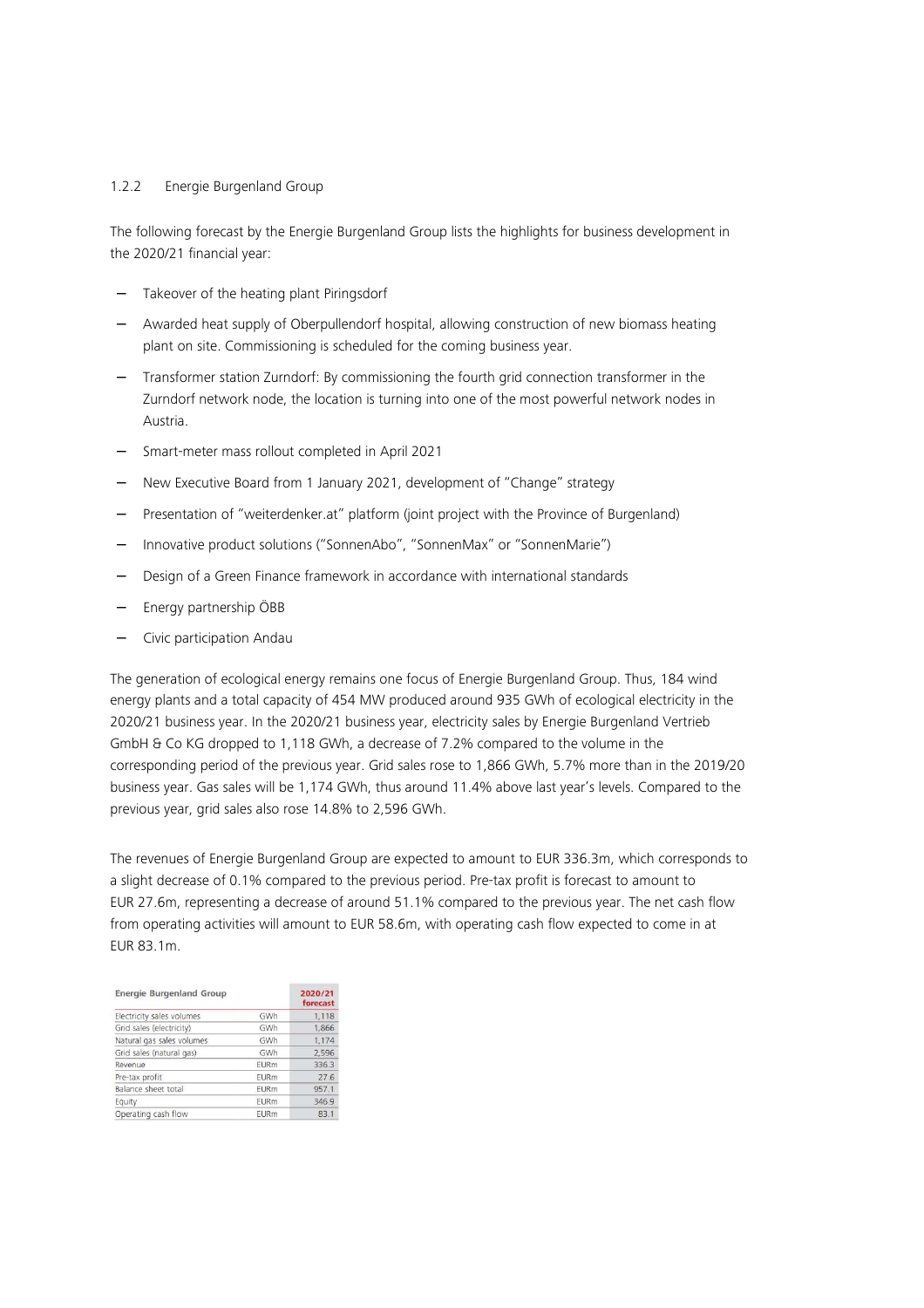## **2 Remuneration Report on the compensation of the Executive Board members**

### **2.1 Basic principles of the Remuneration Policy**

This presentation of the basic principles of the Remuneration Policy provides an overview of the individual remuneration components and their connection with the Company's goals and long-term development. For the reader, it is intended to facilitate a detailed understanding of the framework conditions for the total remuneration presented in the Remuneration Report.

The Remuneration Policy for the Executive Board members of Burgenland Holding is designed to meet the following goals: to ensure that the total remuneration of the Executive Board members appropriately reflects the position of the Company and the remuneration paid by comparable companies; to create incentives for actions that reinforce the Company's sustainable development; and to support the Company's business strategy and long-term development.

The remuneration reflects the overall responsibility of the Executive Board but is differentiated by the separate responsibilities of the individual Executive Board members as defined in the allocation of duties. Other decisive criteria are the length of service with the Company and, if applicable, the assumption of a function as speaker or chairman of the Executive Board.

The Remuneration Policy creates incentives for the members of the Executive Board to actively develop and pursue the corporate strategy, to safeguard the Company's long-term sustainable development and to avoid excessive risks. In accordance with the Remuneration Policy, the definition of concrete performance criteria must also ensure that unnecessary risk-taking and an overly strong focus on shortterm profits are avoided. At the same time, ambitious goals should be set to create an incentive for special performance. The overriding objective is the long-term positive development of the Company.

The members of the Executive Board are only entitled to receive fixed remuneration components, whereby these components are performance-based. Since no variable remuneration components are planned, the fixed components represent 100% of the total remuneration.

The fixed remuneration consists of a basic salary plus D&O insurance coverage as a fringe benefit.

Details are provided in the Remuneration Policy for the Executive Board members of Burgenland Holding.

## **2.2 Disclosure of total remuneration**

### 2.2.1 General information

In order to provide the shareholders of Burgenland Holding with a clear and understandable overview of the total remuneration of the Executive Board members in accordance with the requirements of § 78c of the Austrian Stock Corporation Act, the total remuneration of the Executive Board members is shown in a table (see Attachment 1) which is based on the form of presentation recommended by the AFRAC **Opinion**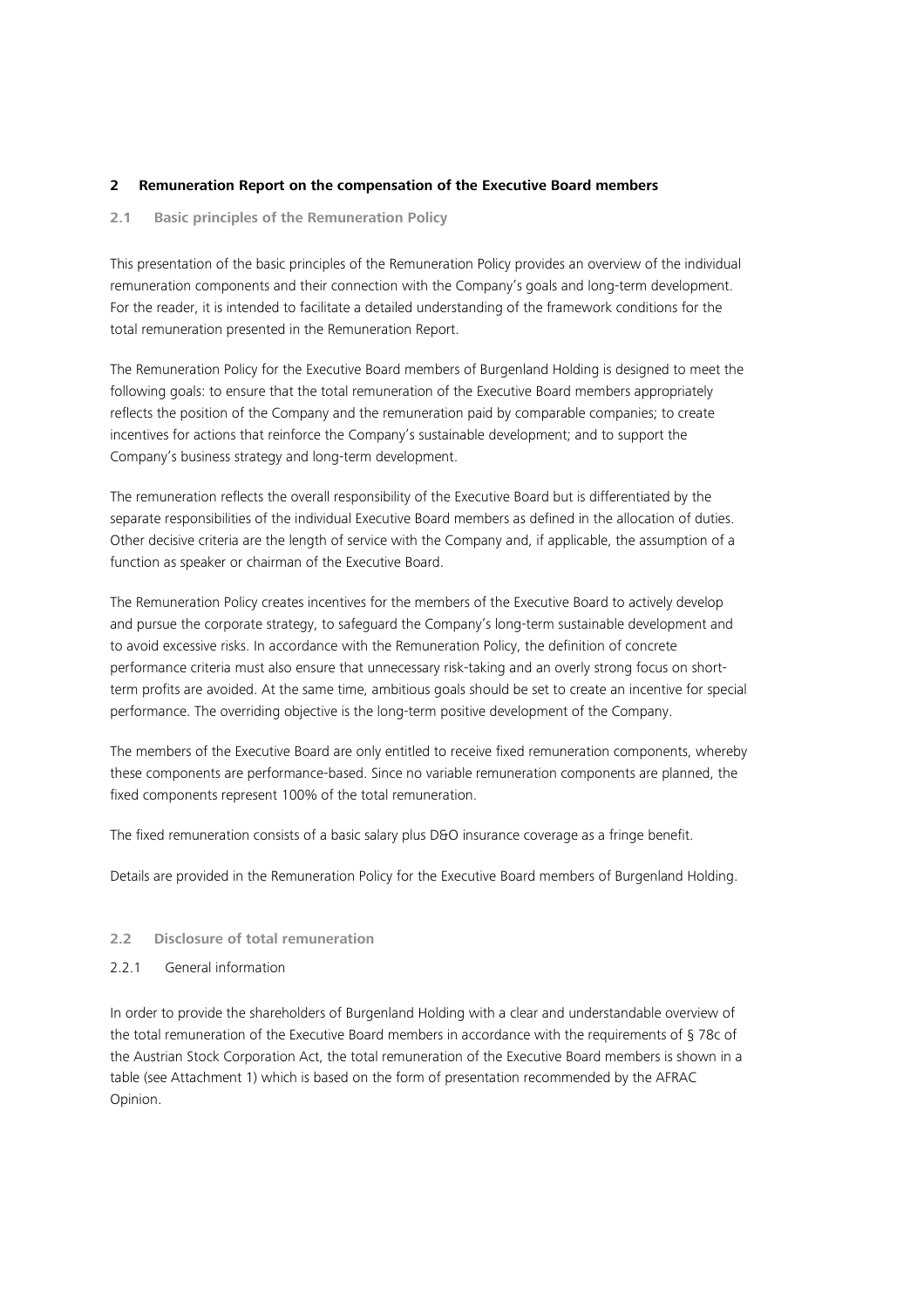Burgenland Holding holds investments in two companies which are not classified as subsidiaries. The Company does not prepare consolidated financial statements. The members of the Executive Board do not serve on any corporate bodies in these investees.

There was a change on the Executive Board of Burgenland Holding during the 2020/21 financial year, which covered the period from 1 October 2020 to 30 September 2021. Nikolaus Sauer resigned as a member of the Executive Board, effective as of 31 January 2021. He was succeeded by Alois Ecker as of 1 February 2021 and, together with Klaus Kohlhuber, now directs Burgenland Holding (together the "members of the Executive Board", the "Executive Board members" or the "Executive Board").

As recommended in the AFRAC Opinion, the following section shows both the remuneration owed and the remuneration paid to the Executive Board members. The remuneration owed covers the amounts actually paid to the Board member during a specific period which are attributable to this reporting period as well as the entitlements conclusively earned for that period, also when payment will only be made in a later period. The granted remuneration represents the provisions created during a financial year as well as other accrued remuneration components that are economically attributable to this reporting period based on legal or contractual obligations (possibly conditional) but will only be finally established and paid out in later periods.

## 2.2.2 Fixed remuneration components

l

Klaus Kohlhuber received a basic annual salary of EUR 4,400.— during the reporting period.<sup>2</sup> He also received the following compensation in kind and fringe benefits:

- a) Klaus Kohlhuber was included in the D&O insurance policy maintained by EVN AG through his employment contract.<sup>3</sup>
- b) Klaus Kohlhuber did not receive any remuneration from subsidiaries.

Nikolaus Sauer received a basic annual salary of EUR 1,467.— during the reporting period. He also received the following compensation in kind and fringe benefits:

- a) Nikolaus Sauer was included in the D&O insurance policy maintained by EVN AG through his employment contract.<sup>4</sup>
- b) Nikolaus Sauer did not receive any remuneration from subsidiaries.

<sup>&</sup>lt;sup>2</sup> Settlement within the context of the employment contract concluded with EVN AG, whereby the total fee also covers management services.

<sup>&</sup>lt;sup>3</sup> The related premiums are carried by the Company within the context of the employment contract concluded with EVN AG, whereby the total fee also covers insurance premiums.

<sup>4</sup> The related premiums are carried by the Company within the context of the employment contract concluded with EVN AG, whereby the total fee also covers insurance premiums.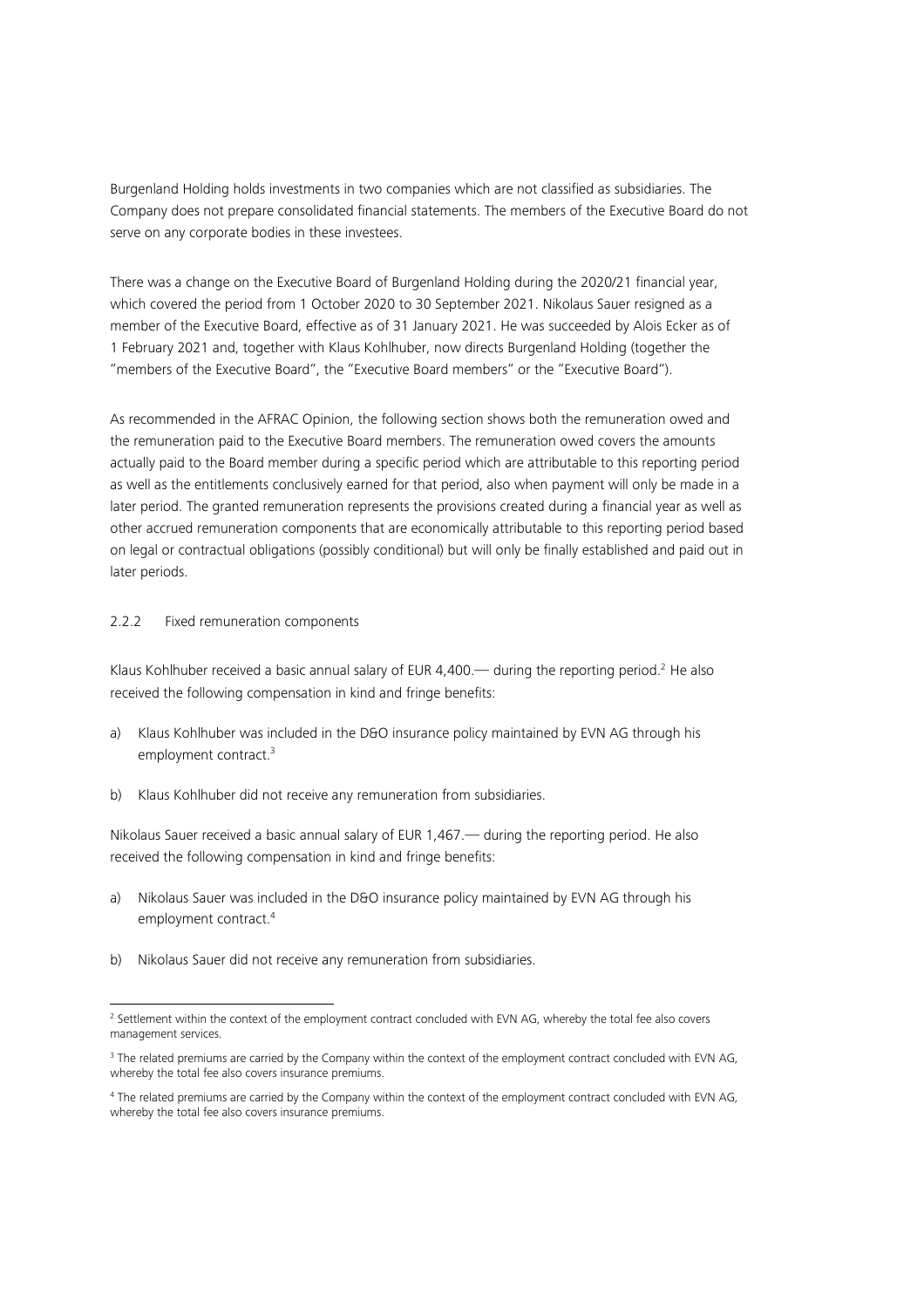Alois Ecker received a basic annual salary of EUR 2,933.— during the reporting period.<sup>5</sup> He also received the following compensation in kind and fringe benefits:

- a) Alois Ecker was included in the D&O insurance policy maintained by EVN AG through his employment contract.<sup>6</sup>
- b) Alois Ecker did not receive any remuneration from subsidiaries.<sup>7</sup>

The Supervisory Board has not assigned specific responsibilities to the individual Executive Board members. Consequently, the focus is on the overall responsibility of this corporate body, and the members of the Executive Board receive the same remuneration.

## 2.2.3 Variable remuneration components

There are no variable remuneration components. Further information is therefore not provided under this point, in particular regarding clawback claims for variable remuneration components.

## **2.3 Information on share-based remuneration**

Burgenland Holding does not have a stock option programme, and no shares were offered or granted to the Executive Board members.

### **2.4 Other information and explanations**

There were no deviations from the Remuneration Policy or the implementation procedures defined therein during the past financial year.

### **3 Remuneration Report on the compensation of the Supervisory Board members**

**3.1 Basic principles of the Remuneration Policy** 

The Remuneration Policy for the Supervisory Board members of Burgenland Holding is designed to ensure that the remuneration of these persons reflects their duties, responsibilities and the position of the Company. This remuneration should support the long-term implementation of the corporate strategy and the long-term development of Burgenland Holding and, at the same time, guarantee the objectivity and independence of the Supervisory Board. The remuneration comprises basic annual remuneration and an

l <sup>5</sup> Settlement within the context of the employment contract concluded with EVN AG, whereby the total fee also covers management services.

<sup>6</sup> The related premiums are carried by the Company within the context of the employment contract concluded with EVN AG, whereby the total fee also covers insurance premiums.

<sup>7</sup> Alois Ecker was a member of the Executive Board of the subsidiary Energie Burgenland AG up to 31 December 2020. All related claims were settled in full before the beginning of his appointment to the Executive Board of Burgenland Holding AG.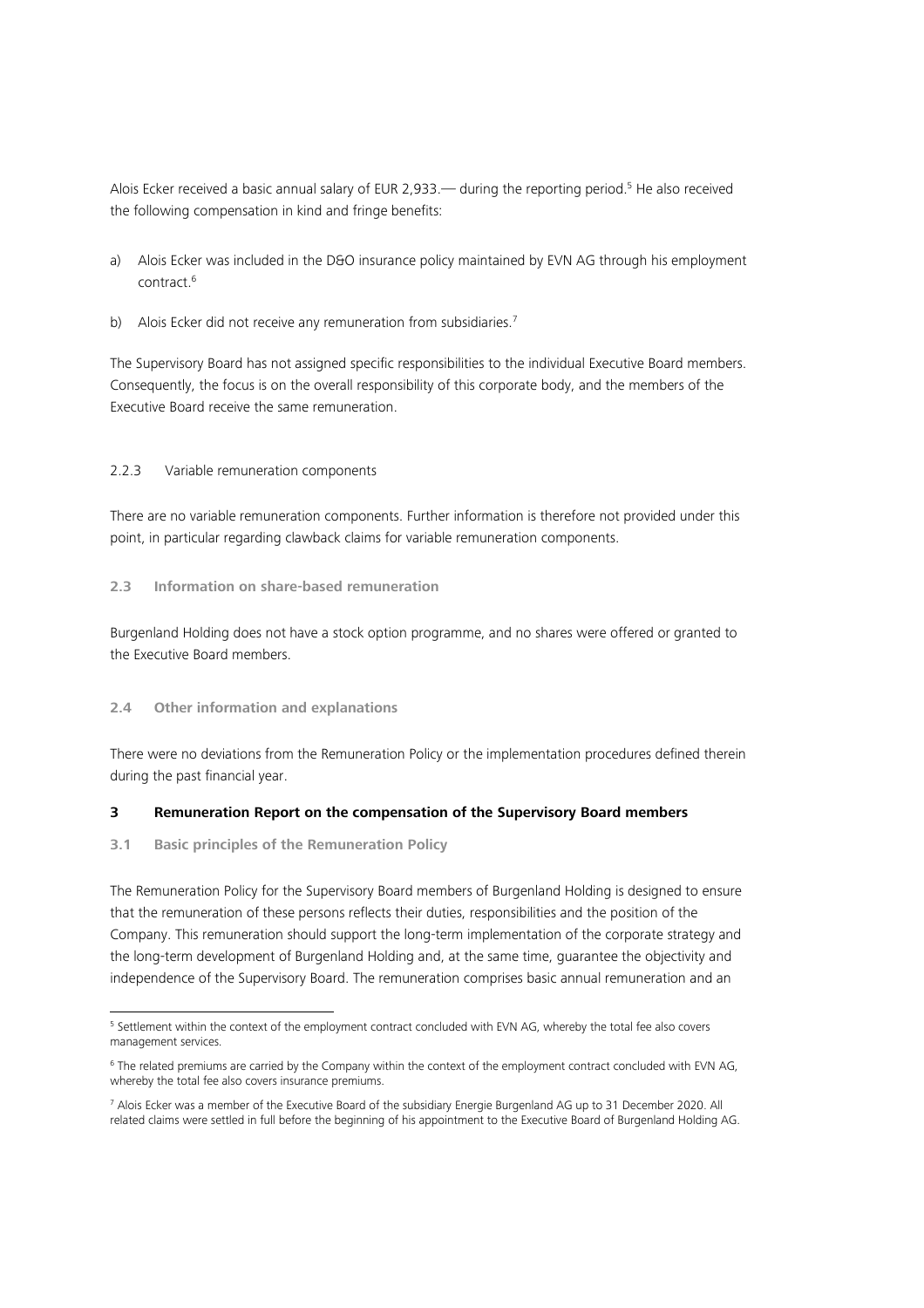attendance fee per meeting. There are no performance-based remuneration components. The attendance fees are intended to reflect the number of meeting and the related time spent, especially in connection with the membership in committees, and can therefore vary.

Every Supervisory Board member is entitled to reimbursement for appropriate cash outlays.

Details on the design of the fixed remuneration components are provided in the Remuneration Policy for the Supervisory Board members of Burgenland Holding.

**3.2 Disclosure of total remuneration** 

## 3.2.1 General information

In order to provide the shareholders of Burgenland Holding with a clear and understandable overview of the total remuneration of the Supervisory Board members in accordance with the requirements of § 98a in connection with § 78c of the Austrian Stock Corporation Act, the total remuneration of the Supervisory Board members is shown in a table (see Attachment 2) which is based on the form of presentation recommended by the AFRAC Opinion.

The following persons served as shareholder representatives on the Supervisory Board of Burgenland Holding during the 2020/21 financial year, which covered the period from 1 October 2020 to 30 September 2021: Stefan Szyszkowitz (Chairman), Franz Mittermayer (Vice-Chairman), Michael Amerer, Rita Heiss, Johannes Lang, Jörg Sollfelner, Ute Teufelberger, Norbert Wechtl, Peter Weinelt and Nikolaus Sauer as of 12 March 2021 (together the "members of the Supervisory Board", the "Supervisory Board members" or the "Supervisory Board") and, as such, received remuneration.

A resolution by the Annual General Meeting on 12 March 2021 set the total remuneration for the members of the Supervisory Board as follows:<sup>8</sup>

− Chairman: TEUR 3.0

 $\overline{a}$ 

- − Vice-Chairman: TEUR 2.0
- − Each additional member: TEUR 1.50

Furthermore, each member receives an attendance fee of EUR 300 for participation in each meeting.

### 3.2.2 Fixed remuneration components

The members of the Supervisory Board received the following fixed remuneration components in the 2020/21 financial year:

<sup>&</sup>lt;sup>8</sup> Previously: chairman TEUR 3.0, Vice-Chairman TEUR 2.0, ordinary member TEUR 1.3 and attendance fee EUR 200.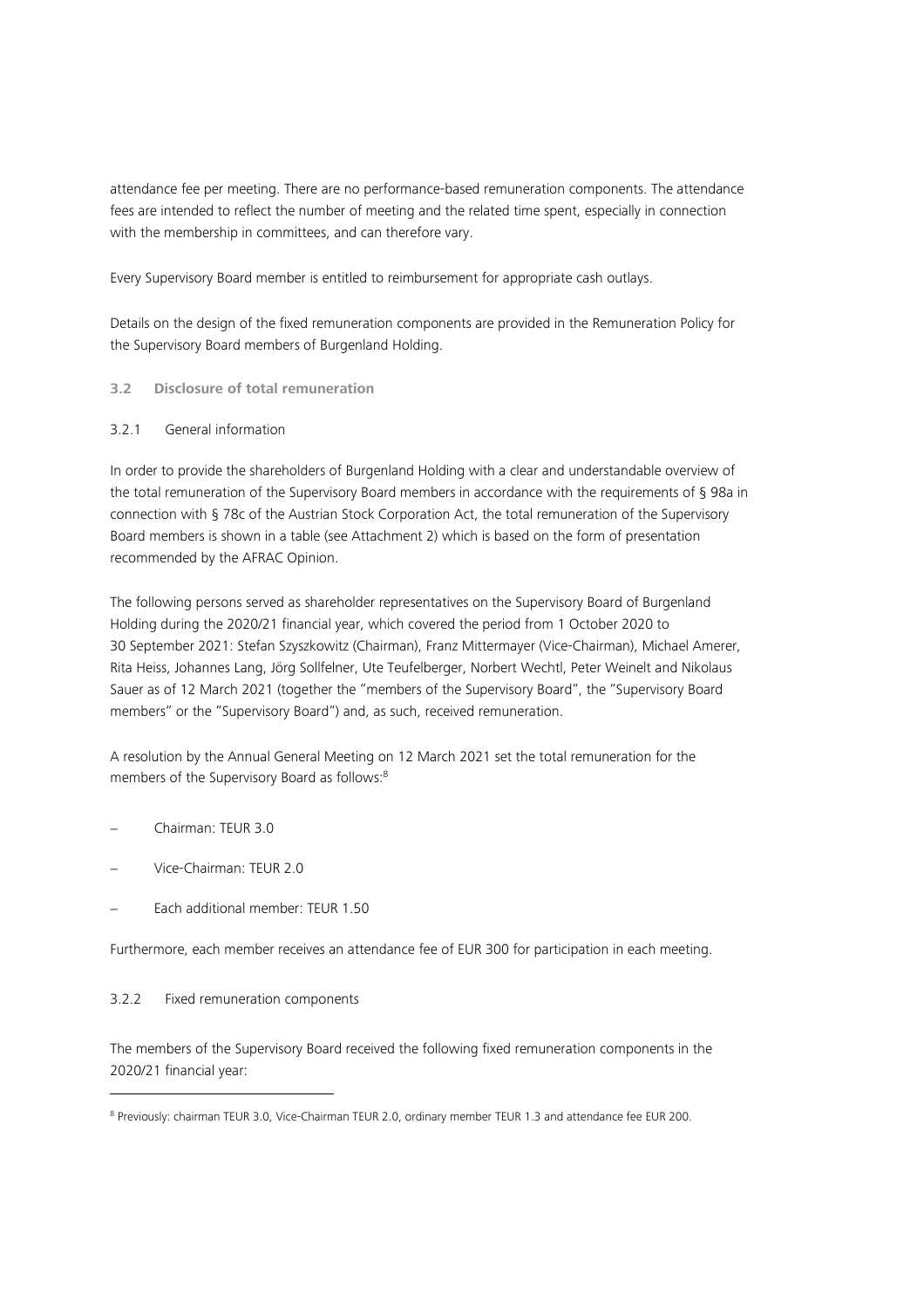| a)           | Stefan Szyszkowitz (Chairman):        | <b>TEUR 3.0</b>  |
|--------------|---------------------------------------|------------------|
| b)           | Franz Mittermayer (Vice-Chairman):    | <b>TEUR 2.0</b>  |
| $\mathsf{C}$ | Michael Amerer:                       | <b>TEUR 1.4</b>  |
| d)           | Rita Heiss:                           | <b>TEUR 1.4</b>  |
| $\epsilon$   | Johannes Lang:                        | <b>TEUR 1.4</b>  |
| f)           | Nikolaus Sauer (as of 12 March 2021): | <b>TEUR 0,75</b> |
| g)           | Jörg Sollfelner:                      | <b>TEUR 1.4</b>  |
| h)           | Ute Teufelberger:                     | <b>TEUR 1.4</b>  |
| i)           | Norbert Wechtl:                       | <b>TEUR 1.4</b>  |
| $\vert$ )    | Peter Weinelt:                        | <b>TEUR 1.4</b>  |

Up to the 2019/20 financial year, the Supervisory Board remuneration was distributed to the respective members after the end of the financial year, i.e. remuneration totalling EUR 14,100 for the 2019/20 financial year was paid out in the 2020/21 financial year. In order to simplify presentation, this distribution method was changed to more timely payment in the same financial year during 2020/21. Therefore, the remuneration for the members of the Supervisory Board for 2020/21 was paid out in that financial year.

Furthermore, the Supervisory Board members received the following compensation in kind and fringe benefits:

The members of the Supervisory Board were included in the D&O insurance policy maintained by EVN AG through their employment contracts.<sup>9</sup>

# 3.2.3 Variable remuneration components

No performance-based variable remuneration components were paid to the Supervisory Board members during the 2020/21 financial year. An overview of the attendance fees paid in 2020/21 is provided in Attachment 2.

3.2.4 Agreement of total remuneration with the Remuneration Policy

The total remuneration for the members of the Supervisory Board in 2020/21 corresponded to the Remuneration Policy. The remuneration for the Supervisory Board members was market-orientated and designed to attract appropriately qualified persons for positions on this corporate body. Since the Company's business is focused on the management of investments in other entities, additional remuneration components did not provide useful results.

The Company currently has no employees. The cap defined by the Remuneration Policy for the Supervisory Board remuneration is therefore not applicable for the present time.

 $\overline{a}$ <sup>9</sup> The related premiums are carried by the Company within the context of the employment contract concluded with EVN AG, whereby the total fee also covers insurance premiums.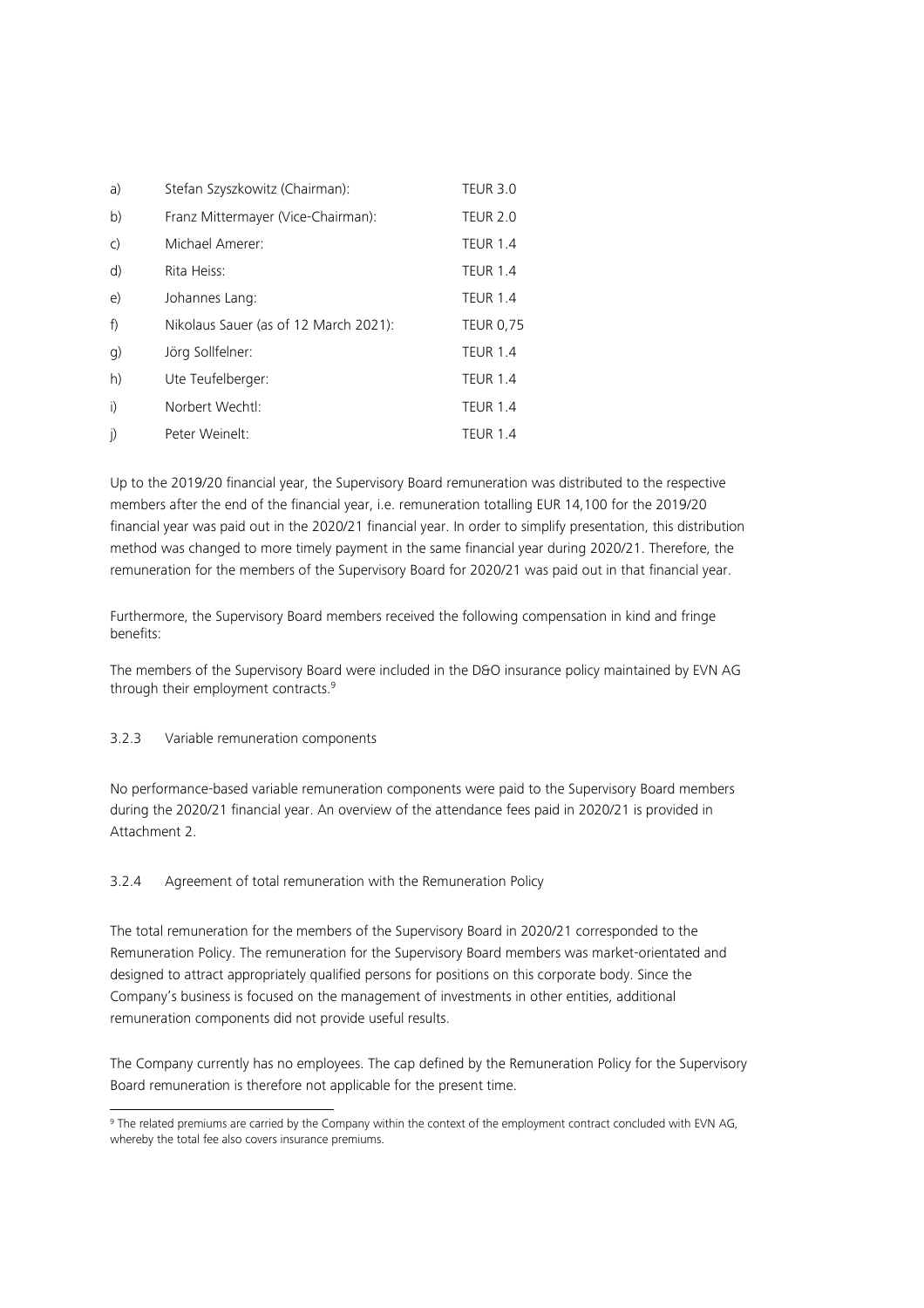## **3.3 Information on share-based remuneration**

Burgenland Holding does not have a stock option programme, and no shares were offered or granted to the Supervisory Board members.

**3.4 Other information and explanations** 

3.4.1 Deviations from the Remuneration Policy

There were no deviations from the Remuneration Policy or the implementation procedures defined therein during the past financial year.

3.4.2 Clawback of variable remuneration components

The Company does not grant any variable remuneration components.

## **4 Attachments**

- Attachment 1 Remuneration of the Executive Board members
- Attachment 2 Remuneration of the Supervisory Board members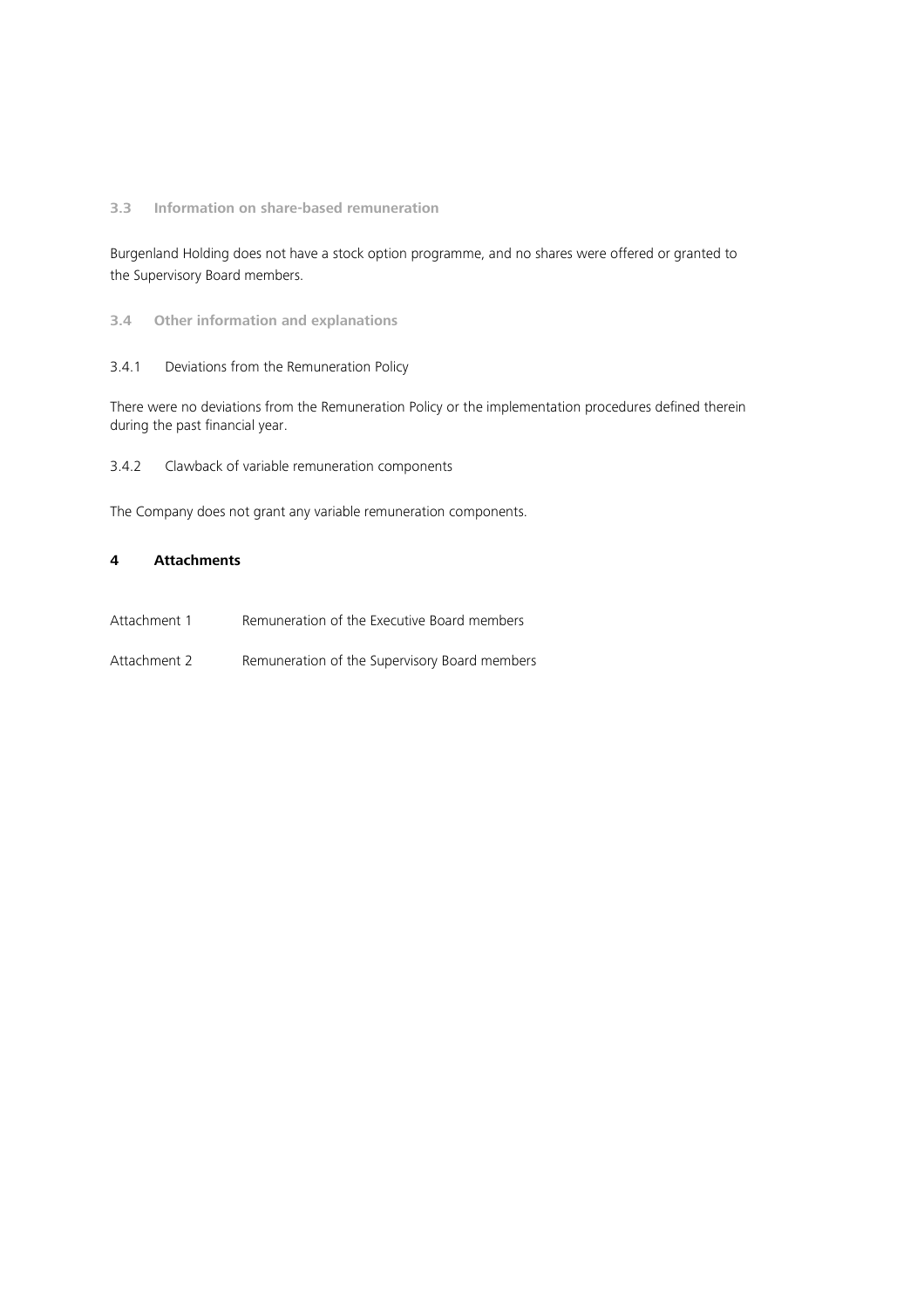#### **Attachment 1**

|                                                                                     |                | Kohlhuber               |                             |                | Sauer (until 31.1.2021)     |                          | Ecker (as of 1.2.2021)   |                          | <b>Executive Board Total</b> |         |
|-------------------------------------------------------------------------------------|----------------|-------------------------|-----------------------------|----------------|-----------------------------|--------------------------|--------------------------|--------------------------|------------------------------|---------|
| (in TEUR)                                                                           |                | 2020/21 2019/20 2018/19 |                             |                | 2020/21 2019/20 2018/19     |                          | 2020/21                  |                          | 2020/21 2019/20 2018/19      |         |
| Fixed remuneration                                                                  |                |                         |                             |                |                             |                          |                          |                          |                              |         |
| - Annual fixed salary                                                               | 4.4            | 4.4                     | 4.4                         | 1.5            | 4.4                         | 4.4                      | 2.9                      | 8.8                      | 8.8                          | 8.8     |
| - Contributions to private, fund-based pension programme                            | $\sim$         | $\mathbb{Z}^2$          | $\mathcal{L}_{\mathcal{A}}$ | $\sim$         | $\mathcal{L}_{\mathcal{A}}$ | $\sim$                   | $\overline{\phantom{a}}$ | $\sim$                   | ÷.                           |         |
| Subtotal                                                                            | 4.4            | 4.4                     | 4.4                         | 1.5            | 4.4                         | 4.4                      | 2.9                      | 8.8                      | 8.8                          | 8.8     |
| Variable remuneration                                                               |                |                         |                             |                |                             |                          |                          |                          |                              |         |
| - Annual bonus                                                                      |                |                         |                             |                |                             |                          |                          |                          |                              |         |
| Payments on account                                                                 |                |                         | $\overline{a}$              |                | L.                          | $\overline{\phantom{a}}$ | $\overline{a}$           |                          |                              |         |
| Remaining payment previous year's bonus                                             |                |                         |                             |                |                             |                          |                          |                          |                              |         |
| Amount paid out from variable remuneration                                          | $\overline{a}$ |                         | $\overline{a}$              | $\overline{a}$ | $\overline{\phantom{a}}$    | $\overline{a}$           | L.                       | $\overline{a}$           |                              |         |
| - Performance-based LTIP                                                            |                |                         | $\overline{a}$              |                | $\overline{a}$              | $\sim$                   |                          | L,                       |                              |         |
| Payment on account LTIP                                                             |                |                         | L,                          |                | ٠                           |                          |                          |                          |                              |         |
| Subtotal                                                                            |                |                         |                             |                |                             |                          |                          |                          |                              |         |
| Remunaeration from subsidiaries                                                     |                |                         |                             |                |                             |                          |                          |                          |                              |         |
| - Salary for managing director activities in subsidiaries*                          |                |                         |                             |                |                             |                          |                          |                          |                              |         |
| Subtotal                                                                            | J.             |                         | $\sim$                      |                | $\overline{\phantom{a}}$    | $\sim$                   | $\overline{a}$           | Ĭ.                       |                              |         |
| Other remuneration                                                                  |                |                         |                             |                |                             |                          |                          |                          |                              |         |
| - One-off settlement payment                                                        | $\sim$         |                         | $\overline{\phantom{a}}$    | $\sim$         | $\overline{\phantom{a}}$    | $\overline{\phantom{a}}$ | $\overline{a}$           | $\sim$                   | $\overline{\phantom{a}}$     |         |
| <b>Subtotal</b>                                                                     |                |                         |                             |                |                             |                          |                          |                          |                              |         |
| Total remuneration                                                                  |                |                         |                             |                |                             |                          |                          |                          |                              |         |
| - fixed                                                                             | 4.4            | 4.4                     | 4.4                         | 1.5            | 4.4                         | 4.4                      | 2.9                      | 8.8                      | 8.8                          | 8.8     |
| - variable                                                                          |                |                         | $\overline{\phantom{a}}$    |                | $\overline{a}$              | $\overline{a}$           | ÷                        | ÷,                       | $\overline{\phantom{a}}$     |         |
| - subsidiaries                                                                      | $\overline{a}$ | $\sim$                  | $\mathcal{L}$               | $\sim$         | $\mathbf{r}$                | $\sim$                   | $\overline{a}$           | $\overline{\phantom{a}}$ | $\overline{\phantom{a}}$     | $\sim$  |
| - other                                                                             |                |                         | $\overline{\phantom{a}}$    |                | $\sim$                      | $\sim$                   | ÷                        | $\overline{\phantom{a}}$ | $\overline{\phantom{a}}$     |         |
| <b>Subtotal</b>                                                                     | 4.4            | 4.4                     | 4.4                         | 1.5            | 4.4                         | 4.4                      | 2.9                      | 8.8                      | 8.8                          | 8.8     |
| <b>Total</b>                                                                        | 4.4            | 4.4                     | 4.4                         | 1.5            | 4.4                         | 4.4                      | 2.9                      | 8.8                      | 8.8                          | 8.8     |
|                                                                                     |                |                         |                             |                |                             |                          |                          |                          |                              |         |
| - Relative share of fixed remuneration (basic salary)                               | 100%           | 100%                    | 100%                        | 100%           | 100%                        | 100%                     | 100%                     | 100%                     | 100%                         | 100%    |
| - Relative share of variable remuneration                                           | 0%             | 0%                      | 0%                          | $O\%$          | $O\%$                       | 0%                       | 0%                       | 0%                       | 0%                           | 0%      |
| - Change in total remuneration absolute**                                           | 0.0            | 0.0                     | 0.0                         | $-2.9$         | 0.0                         | 0.0                      | 2.9                      | 0.0                      | 0.0                          | $0.0$   |
| - Change in total remuneration in per cent                                          | 0.0%           | $0.0\%$                 | 0.0%                        | $-65.9%$       | $0.0\%$                     | $0.0\%$                  | $\overline{\phantom{a}}$ | 0.0%                     | 0.0%                         | $0.0\%$ |
|                                                                                     |                |                         |                             |                |                             |                          |                          |                          |                              |         |
| - Change in average remuneration of employees                                       |                |                         | $\overline{a}$              |                |                             | $\overline{\phantom{a}}$ | $\overline{a}$           | $\overline{\phantom{a}}$ | $\overline{\phantom{a}}$     |         |
| - Change in the Company's economic success absolute                                 | 74.0           | 516.0                   |                             | 74.0           | 516.0                       |                          |                          | 74.0                     | 516.0                        |         |
| (net profit for the year)                                                           |                |                         |                             |                |                             |                          |                          |                          |                              |         |
| - Change in the Company's economic success in per cent<br>(net profit for the year) | 1%             | 5%                      |                             | 1%             | 5%                          |                          |                          | 1%                       | 5%                           |         |

\* The Company has no subsidiaries. Moreover, the members of the Executive Board do not receive any remuneration from other companies in which an investment is held.<br>Alois Ecker was a member of the Executive Board of Energi

All related claims were settled in full before the beginning of his appointment to the Executive Board of Burgenland Holding AG.

\*\* The differences resulted solely from the change on the Executive Board as of 31 January 2021.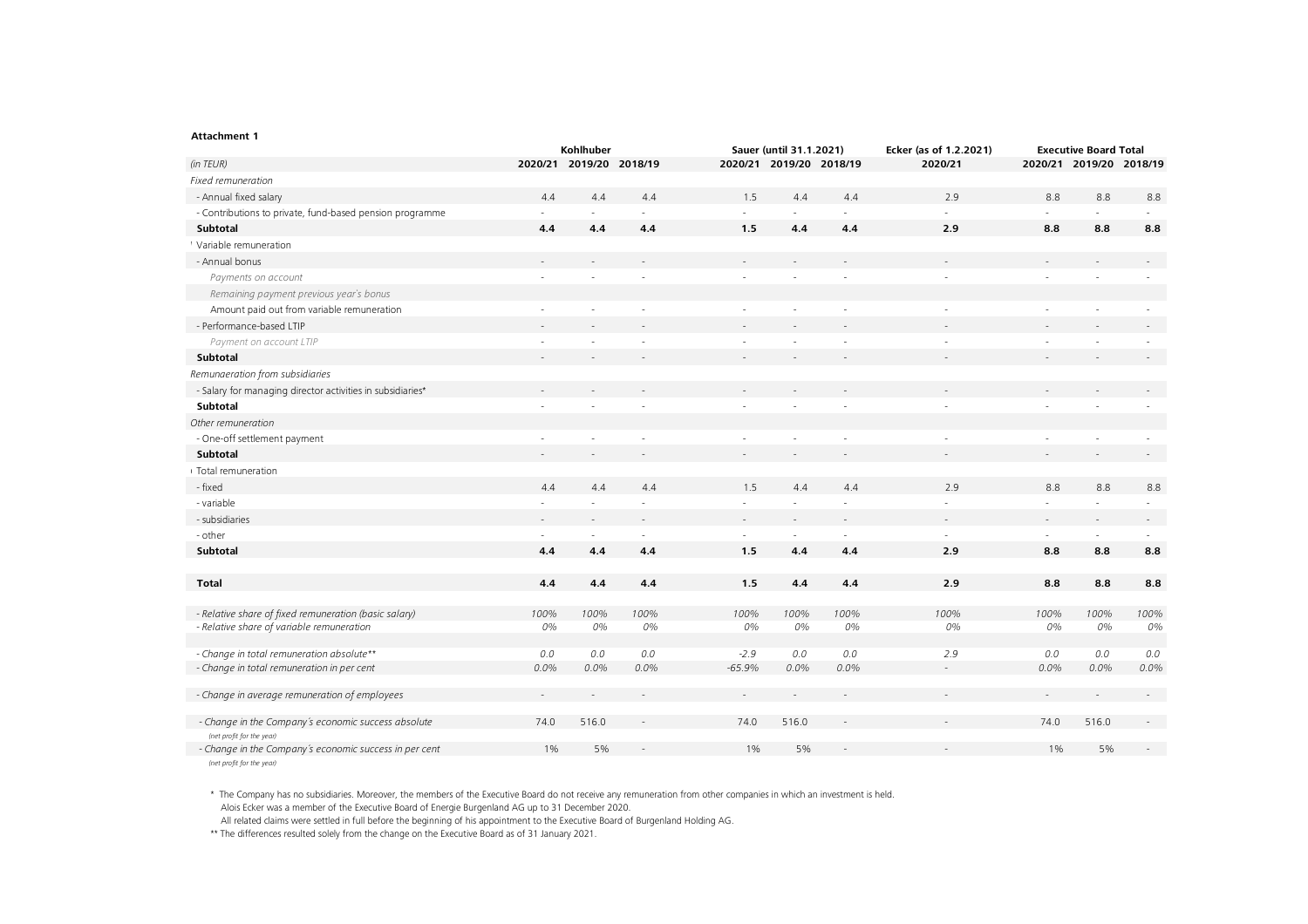| (in TEUR)                                                 | Szyszkowitz              | <b>Mittermayer</b> | Amerer                   | <b>Heiss</b>    | Lang                     | Sollfelner | <b>Teufelberger</b>      | Wechtl                   | Weinelt        | Sauer   |
|-----------------------------------------------------------|--------------------------|--------------------|--------------------------|-----------------|--------------------------|------------|--------------------------|--------------------------|----------------|---------|
| <b>Fixed Remuneration</b>                                 |                          |                    |                          |                 |                          |            |                          |                          |                |         |
| - Basic remuneration*                                     | 3.0                      | 2.0                | 1.4                      | 1.4             | 1.4                      | 1.4        | 1.4                      | 1.4                      | 1.4            | 0.8     |
| - Contributions to private, fund-based pension programme  | $\sim$                   | $\sim$             | $\overline{\phantom{a}}$ | $\sim$          | $\sim$                   | ٠          | $\sim$                   |                          | $\sim$         | $\sim$  |
| Subtotal                                                  | 3.0                      | $2.0$              | 1.4                      | 1.4             | 1.4                      | 1.4        | 1.4                      | 1.4                      | 1.4            | $0.8\,$ |
| Variable remuneration                                     |                          |                    |                          |                 |                          |            |                          |                          |                |         |
| - Attendance fees**                                       | 1.1                      | 1.1                | 1.1                      | 0.8             | 0.5                      | 1.1        | 1.1                      | 0.8                      | 0.8            | 0.9     |
| Subtotal                                                  | 1.1                      | 1.1                | 1.1                      | 0.8             | 0.5                      | 1.1        | 1.1                      | 0.8                      | 0.8            | 0.9     |
| Remuneration from subsidiaries                            |                          |                    |                          |                 |                          |            |                          |                          |                |         |
| - Salary for managing director activities in subsidiaries | $\overline{\phantom{a}}$ |                    | $\overline{\phantom{a}}$ | $\sim$          | $\overline{\phantom{a}}$ |            |                          | $\overline{\phantom{a}}$ |                |         |
| Subtotal                                                  | $\sim$                   |                    |                          |                 | $\overline{\phantom{a}}$ |            | $\overline{\phantom{a}}$ |                          |                |         |
| Other remuneration                                        |                          |                    |                          |                 |                          |            |                          |                          |                |         |
| - One-off settlement payment                              | $\sim$                   |                    |                          |                 |                          |            |                          |                          |                |         |
| Subtotal                                                  |                          |                    |                          |                 | $\overline{\phantom{a}}$ |            |                          |                          |                |         |
| Remuneration from previous functions on corporate bodies  |                          |                    |                          |                 |                          |            |                          |                          |                |         |
| - Pension                                                 | $\sim$                   | $\sim$             | $\overline{\phantom{a}}$ | $\sim$          | $\sim$                   | ٠          | $\sim$                   | $\overline{\phantom{a}}$ | $\sim$         |         |
| Subtotal                                                  | $\sim$                   | $\sim$             | $\sim$                   | $\sim$          | $\sim$                   | $\sim$     | $\sim$                   | $\sim$                   | $\sim$         |         |
| Total remuneration                                        |                          |                    |                          |                 |                          |            |                          |                          |                |         |
| - fixed                                                   | 3.0                      | 2.0                | 1.4                      | 1.4             | 1.4                      | 1.4        | 1.4                      | 1.4                      | 1.4            | 0.8     |
| - variable                                                | 1.1                      | 1.1                | 1.1                      | 0.8             | 0.5                      | 1.1        | 1.1                      | 0.8                      | 0.8            | 0.9     |
| - subsidiaries                                            | $\sim$                   | $\sim$             | $\sim$                   | $\sim$ 10 $\pm$ | $\sim$                   | $\sim$     | $\sim$                   | $\sim$                   | $\sim 10^{-1}$ | $\sim$  |
| - other                                                   | $\sim$                   | $\sim$             | $\overline{\phantom{a}}$ | $\sim$          | $\sim$                   | ٠          | $\sim$                   | $\overline{\phantom{a}}$ | $\sim$         | $\sim$  |
| - Pension (former Supervisory Board members)              | $\sim$                   | $\sim$ 100 $\mu$   | $\sim$                   | $\sim$ 10 $\pm$ | $\sim$                   | $\sim$     | $\sim$                   | $\sim$                   | $\sim$ $-$     | $\sim$  |
| Subtotal                                                  | 4.1                      | 3.1                | 2.5                      | 2.2             | 1.9                      | 2.5        | 2.5                      | 2.2                      | 2.2            | 1.7     |
|                                                           |                          |                    |                          |                 |                          |            |                          |                          |                |         |
| <b>Total</b>                                              |                          |                    |                          |                 |                          |            |                          |                          |                | 24.9    |

**Financial Year 2020/21**

#### **Financial Year 2019/20**

| (in TEUR)                                                 | Szyszkowitz              | <b>Mittermayer</b>       | Amerer                   | <b>Heiss</b>             | Lang                     | Sollfelner | Teufelberger | Wechtl                   | Weinelt |
|-----------------------------------------------------------|--------------------------|--------------------------|--------------------------|--------------------------|--------------------------|------------|--------------|--------------------------|---------|
| Fixed remuneration                                        |                          |                          |                          |                          |                          |            |              |                          |         |
| - Basic remuneration*                                     | 3.0                      | 2.0                      | 1.3                      | 1.3                      | 1.3                      | 1.3        | 1.3          | 1.3                      | 1.3     |
| - Contributions to private, fund-based pension programme  | $\sim$                   | $\sim$                   | $\overline{\phantom{a}}$ | $\sim$                   | $\sim$                   | $\sim$     | $\sim$       | $\overline{\phantom{a}}$ | $\sim$  |
| Subtotal                                                  | 3.0                      | 2.0                      | 1.3                      | 1.3                      | 1.3                      | 1.3        | 1.3          | 1.3                      | 1.3     |
| Variable remuneration                                     |                          |                          |                          |                          |                          |            |              |                          |         |
| - Attendance fees**                                       | 1.0                      | 0.8                      | 1.0                      | 0.8                      | 0.8                      | 1.0        | 1.0          | 0.8                      | 0.2     |
| Subtotal                                                  | 1.0                      | 0.8                      | 1.0                      | 0.8                      | 0.8                      | 1.0        | 1.0          | 0.8                      | 0.2     |
| Remuneration from subsidiaries                            |                          |                          |                          |                          |                          |            |              |                          |         |
| - Salary for managing director activities in subsidiaries | $\sim$                   | $\sim$                   | $\sim$                   | $\sim$                   | $\sim$                   | $\sim$     | $\sim$       | $\overline{\phantom{a}}$ | $\sim$  |
| Subtotal                                                  | $\sim$                   | $\sim$                   | $\overline{a}$           | $\sim$                   | $\overline{\phantom{a}}$ | $\sim$     | $\sim$       | $\sim$                   | $\sim$  |
| Other remuneration                                        |                          |                          |                          |                          |                          |            |              |                          |         |
| - One-off settlement payment                              | $\sim$                   |                          |                          | $\overline{\phantom{a}}$ | $\overline{\phantom{a}}$ | $\sim$     | $\sim$       | $\overline{\phantom{a}}$ | $\sim$  |
| Subtotal                                                  | $\overline{\phantom{a}}$ |                          |                          |                          |                          |            |              |                          |         |
| Remuneration from previous functions on corporate bodies  |                          |                          |                          |                          |                          |            |              |                          |         |
| - Pension                                                 | $\sim$                   | $\sim$                   | $\overline{\phantom{a}}$ | $\sim$                   | $\sim$                   | $\sim$     | $\sim$       | $\overline{\phantom{a}}$ | $\sim$  |
| Subtotal                                                  | $\sim$                   | $\sim$                   | $\sim$                   | $\sim$                   | $\sim$                   | $\sim$     | $\sim$       | $\overline{\phantom{a}}$ | $\sim$  |
| Total remuneration                                        |                          |                          |                          |                          |                          |            |              |                          |         |
| - fixed                                                   | 3.0                      | 2.0                      | 1.3                      | 1.3                      | 1.3                      | 1.3        | 1.3          | 1.3                      | 1.3     |
| - variable                                                | 1.0                      | 0.8                      | 1.0                      | 0.8                      | 0.8                      | 1.0        | 1.0          | 0.8                      | 0.2     |
| - subsidiaries                                            | $\sim$                   | $\sim$                   | $\overline{\phantom{a}}$ | $\sim$                   | $\sim$                   | $\sim$     | $\sim$       | $\sim$                   |         |
| - other                                                   | $\sim$                   | $\overline{\phantom{a}}$ | $\sim$                   | $\sim$                   | $\sim$                   | $\sim$     | $\sim$       | $\overline{a}$           | ٠       |
| - Pension (former Supervisory Board members)              | $\sim$                   | $\sim$                   | $\sim$                   | $\sim$                   | $\sim$                   | $\sim$     | $\sim$       | $\sim$                   | $\sim$  |
| Subtotal                                                  | 4.0                      | 2.8                      | 2.3                      | 2.1                      | 2.1                      | 2.3        | 2.3          | 2.1                      | 1.5     |
|                                                           |                          |                          |                          |                          |                          |            |              |                          |         |

**Attachment 2**

**21.5**